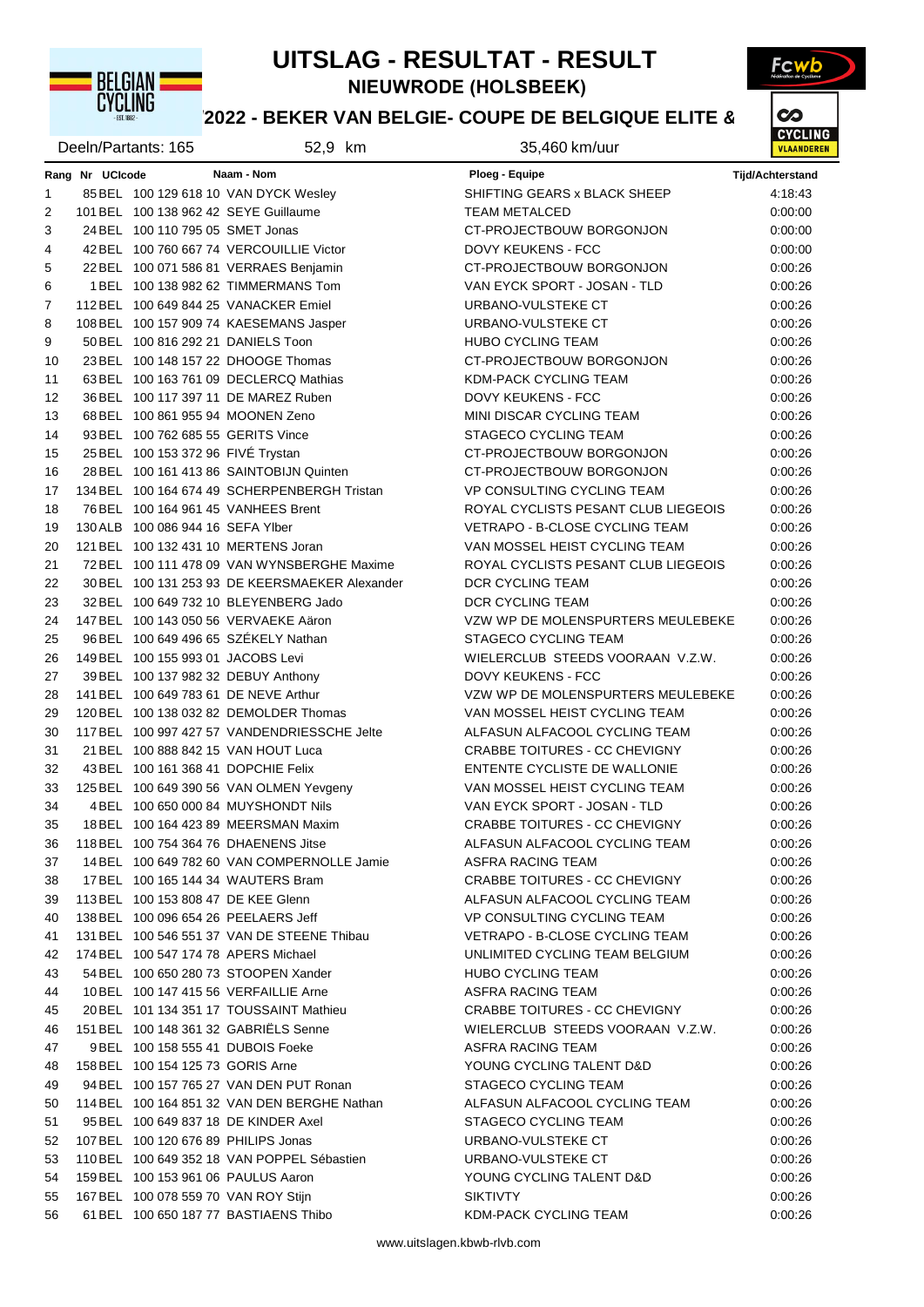

#### **UITSLAG - RESULTAT - RESULT**

Fcwb

**NIEUWRODE (HOLSBEEK)**

# **18822 - BEKER VAN BELGIE- COUPE DE BELGIQUE ELITE & VOLUME**